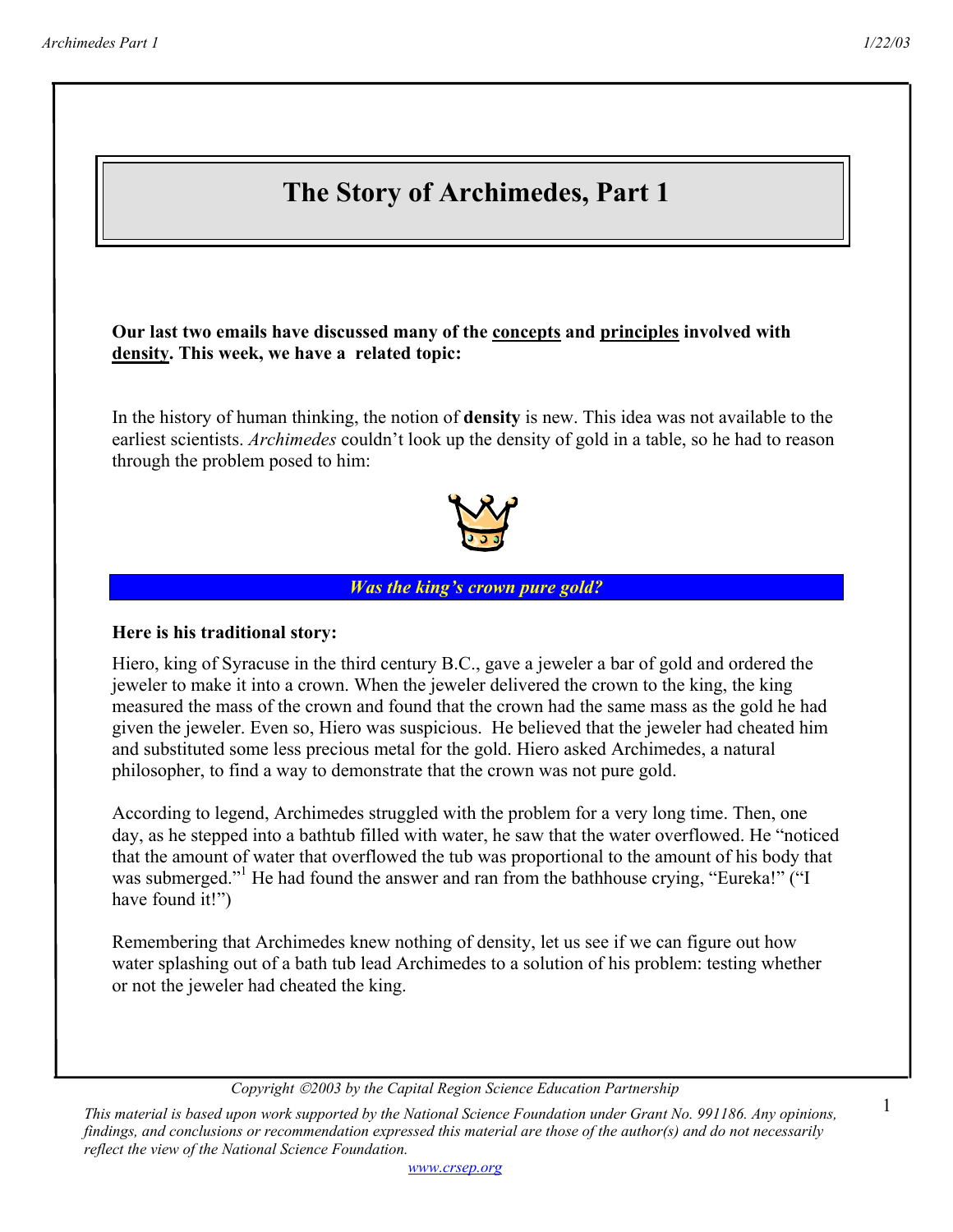## **Archimedes' Reasoning**

Archimedes reasoned that (1) if the gold bar and the crown had the same mass and (2) if both had the same volume, then the crown was pure gold. Archimedes reasoned that the volume of water displaced by the crown should be the same as the volume of water displaced by the bar of gold. However, if the gold bar and the crown were the same mass but had different volumes, then he reasoned the crown was not pure gold, and the jeweler was a fraud.

## **What Archimedes Measured**

- Mass of the gold that Hiero had given the jeweler 1000 gmu (Greek mass units)
- Volume of water the gold displaced 50 gvu (Greek volume units)
- Mass of the crown 1000 gmu
- Volume of the water the crown displaced 100 gvu

|                 | Mass       | <i>Volume of Displaced Water</i> |
|-----------------|------------|----------------------------------|
| Gold Block      | 1000 gmu   | 50 gvu                           |
| Jeweler's Crown | $1000$ gmu | $100$ gvu                        |

## **What Archimedes Assumed**

The gold crown should displace the same volume of water as the gold Hiero had given the jeweler.

## **What Archimedes Found**

Archimedes found that the jeweler's crown displaced more water than the gold block.

## **Archimedes' Argument (Explanation)**

Archimedes reasoned that a gold crown should displace the same volume of water as the as the gold Hiero had given the jeweler. However, if it was not pure gold, but a silver alloy as the king suspected, that would increase the **volume** of the crown and displace more water. He observed that the jeweler's crown displaced twice the volume of water displaced by the gold and concluded that the jeweler's crown was not made from gold.

Thus, Archimedes showed that water displacement was a good method for measuring the volume of irregular objects (as Archimedes certainly was!). *An object immersed in water will displace a volume of water equal to the volume of that object.*

*Copyright 2003 by the Capital Region Science Education Partnership* 

*This material is based upon work supported by the National Science Foundation under Grant No. 991186. Any opinions, findings, and conclusions or recommendation expressed this material are those of the author(s) and do not necessarily reflect the view of the National Science Foundation.*